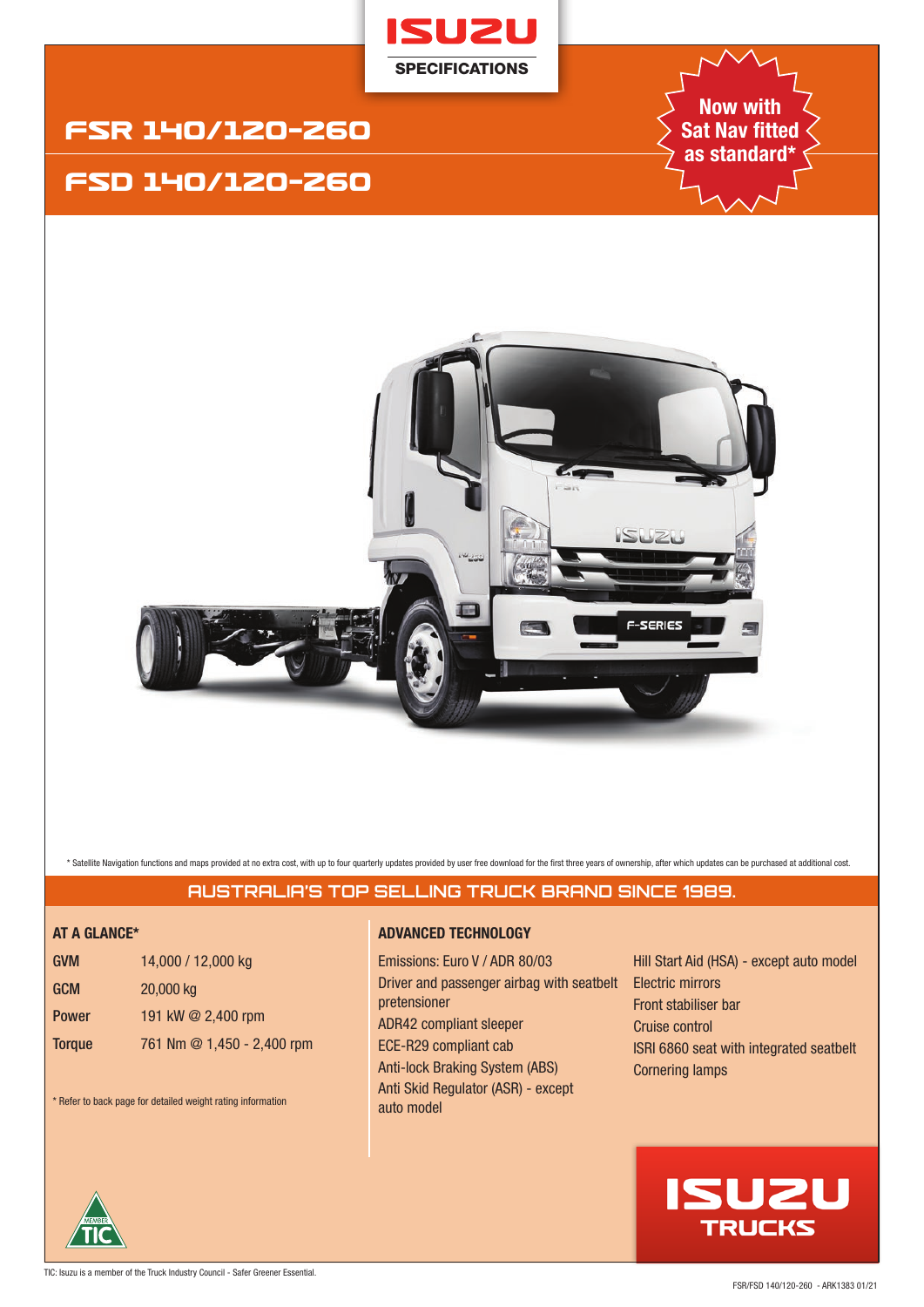## **DRIVELINE AND CHASSIS SPECIFICATIONS**

#### **ENGINE: ISUZU 6HK1-TCC**

| Type:                     |              | 6 cylinder 24 valve SOHC                            |
|---------------------------|--------------|-----------------------------------------------------|
| Displacement:             |              | 7.790 cc                                            |
| <b>Compression Ratio:</b> |              | 17.5:1                                              |
| <b>Bore x Stroke:</b>     |              | 115 mm x 125 mm                                     |
| <b>Max power</b>          | (DIN-NET):   | 191 kW (256 HP) @ 2,400 RPM                         |
|                           | (JIS Gross): | 198 kW (265 HP) @ 2,400 RPM                         |
| <b>Max torque</b>         | (DIN-NET):   | 761 Nm (561 lb.ft) @ 1,450 - 2,400 RPM              |
|                           |              | (JIS Gross): 788 Nm (581 lb.ft) @ 1,450 - 2,400 RPM |

**Induction system:** Electronically controlled variable nozzle turbocharger with air-to-air intercooler.

**Fuel injection:** Direct injection high pressure common rail system. **Emission control system:** Cooled EGR with exhaust Diesel Particulate Diffuser (DPD). ADR 80/03 (Euro V) compliant. EEV compliant.

#### **CLUTCH (MANUAL TRANSMISSION MODEL**)

- Air assisted hydraulic control. Single plate 381 mm diameter.
- Total lining area: 1,363 cm<sup>2</sup>

#### **TRANSMISSION**

- **ISUZU MZW-6P** (except auto model)
- 6 speed manual with air assisted shift.
- Synchromesh on gears 2-6. Triple cone synchromesh on 2nd and 3rd gears. Integral oil pump provides full pressure lubrication.
- PTO provision on LHS of transmission case. PTO drive from mainshaft gear.

| • Gear ratios (:1) |         |                   |       |       |       |            |  |  |  |
|--------------------|---------|-------------------|-------|-------|-------|------------|--|--|--|
|                    | 1st 2nd | 3rd               | 4th   | 5th   | 6th   | <b>Rev</b> |  |  |  |
|                    |         | 6.615 4.095 2.358 | 1.531 | 1.000 | 0.722 | 6.615      |  |  |  |

#### **ALLISON LCT2500** (auto model)

- 6 speed automatic. 5th generation electronic controls with adaptive shift.
- Allison long life TranSynd synthetic fluid.
- LHS and RHS PTO openings on transmission case. Torque convertor turbine driven PTO drive gear.

|      | • Gear ratios (:1) |      |      |      |      |        |
|------|--------------------|------|------|------|------|--------|
| 1st  | 2nd                | 3rd  | 4th  | 5th  | 6th  | Rev    |
| 3.51 | 1.90               | 1.44 | 1.00 | 0.74 | 0.64 | - 5.09 |

#### **AXLES**

**Front:** Isuzu F050

• Reverse Elliot I-beam. 5,000 kg capacity.

- **Rear:** Isuzu R090
- Full floating Banjo type. 9,000 kg capacity.
- Drive ratio: 4.555:1 (manual model), 5.125:1 (auto model).

#### **SUSPENSION**

#### **Front:**

- Single stage alloy steel taper-leaf springs.
- Double acting hydraulic shock absorbers. Stabiliser bar.
- **Rear (FSR 140/120-260):**
- Multi-leaf main spring, multi leaf helper spring.
- **Rear (FSD 140/120-260):**
- Hendrickson HAS200 airbag. 9,000 kg capacity at ground.
- Outboard mounted double acting shock absorbers.

#### **BRAKES**

- Dual circuit air over hydraulic front and rear drum brakes.
- ABS.



- ASR traction control except auto model.
- Hill Start Aid (HSA) except auto model.
- Front drum size: 370 x 150 mm
- Rear drum size: 370 x 150 mm
- Spring park brake.
- Air controlled exhaust brake.
- Air dryer.

#### **STEERING**

- Power assisted recirculating ball steering.
- Gear ratio: 16:1 18.8:1
- Turns lock to lock: 4.1
- Maximum angle: 44° (inside wheel) / 34° (outside wheel)

## **WHEELS AND TYRES**

- 19.5 x 6.75 eight stud ISO standard steel wheels (except AW model). 19.5 x 6.75 eight stud ISO standard Alcoa aluminium wheels (AW model).
- 265/70R19.5 140/138M Michelin X Multi Z Tubeless.
- Maximum tyre rating:
	- Steer axle: 5,000 kg
	- Drive axle: 9,440 kg
- Spare wheel and tyre assembly with winch type carrier.

#### **CHASSIS FRAME**

- Cold rivetted ladder frame with parallel side rails. HT540A high tensile weldable steel sidemembers.
- Frame dimensions: Side rail (mm): 225 x 70 x 6.0 Rear frame width (mm): 840

#### **FUEL TANK**

- Frame mounted 200L steel fuel tank.
- Lockable fuel cap.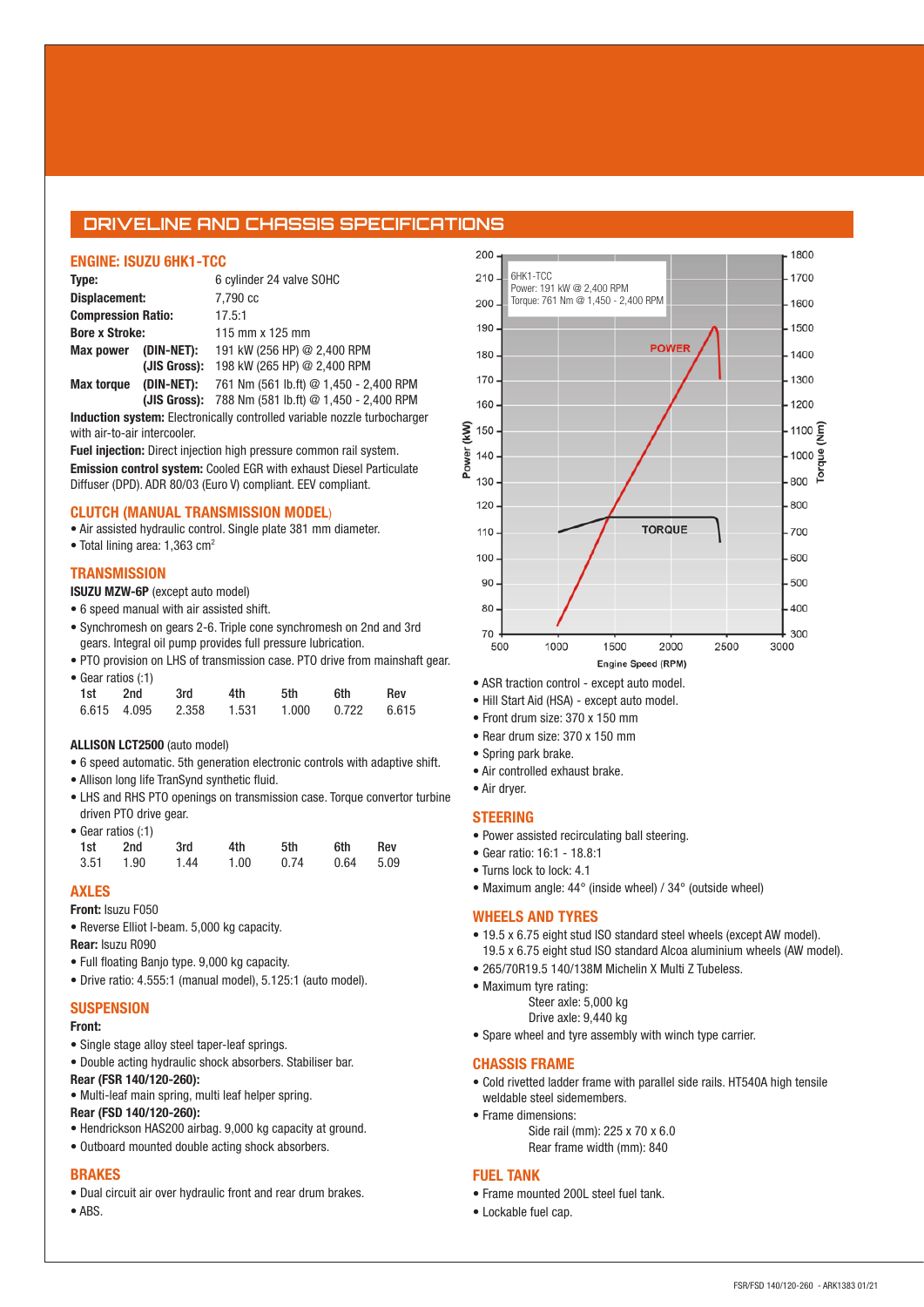#### **ELECTRICAL SYSTEM**

- 24 volt electrical system.
- 90 amp alternator.
- 24 volt, 5.0 kW starter motor.
- 2 x 115E41L (651 CCA) batteries connected in series.
- Underdash CAN interface unit and connector. SAE J1939 protocol. Facilitates connection to a Fleet Management System (FMS) (not supplied).

## **CABIN SPECIFICATIONS AND APPOINTMENTS**

#### **CAB EXTERIOR**

- All steel construction. High tensile steel used for cab underframe. Manual cab tilt to 45° with torsion bar assistance.
- Complies with ECE-R29 cab strength standard.
- Liquid filled front and rear cab mounts.
- Heavy duty non slip entry steps.
- 90° opening internally reinforced front doors.
- Water spray suppression guards and front mudflaps.
- Laminated windscreen with shade band.
- Two speed windscreen wipers with intermittent wipe mode.
- Halogen multi-reflector headlamps incorporating turn signals. Additional door mounted integrated side indicator/cornering lamps.
- Combination brake, turn, reverse and marker lamps, registration plate illumination lamps. Extended wiring harness. Reverse alarm.
- Roof-mounted clearance lamps.
- Heated and powered exterior main mirrors with flat glass and additional powered convex "spot" mirrors.
- Chrome grille.
- FUPD underun bar complies with ECE R93.
- Body coloured steel air dam bumper with front foglamps.

#### **CAB INTERIOR**

- Isri 6860 air suspension driver's seat with pneumatic lumbar support, height, rake and automatic weight adjustment.
- Front passenger adjustable bucket seat and front centre seat with folding seat back.
- 3-point lap sash seatbelts in all outboard seating positions. Driver seatbelt with pretensioner integrated with driver seat. Outboard front passenger seatbelt fitted with pretensioner. Centre seat lap belts.
- ADR42 compliant sleeper.
- Driver and outboard front passenger airbag.
- Door and roof pillar entry assist grips.
- Full interior trim, padded roof lining and vinyl floor covering. Driver and passenger windscreen header storage shelf.
- Tilt/Telescopic adjustable steering column, soft feel urethane steering wheel.
- Electric windows.
- Central locking with remote keyless entry and immobiliser.
- Twin cup holders. 24V cigarette lighter. Dashboard hook.
- Front door mounted storage pockets and driver's side ashtray.
- Centre console box with storage tray. Fold down storage tray behind centre seat backrest.
- Fully integrated auto control air conditioning and heater/demister with 4-speed fan and outlets for windscreen, side windows, face and floor.
- Fluorescent type interior lamp with On/Door/Off switch.
- 2 DIN, two speaker multimedia unit with 6.2" LCD capacitive touch screen. 1.6GHz processor with Android operating system. DAB+ digital radio and fully integrated Bluetooth with voice recognition. Inbuilt PDF, photo and movie viewer. Internet radio accessible via smartphone. 32GB internal file storage. USB and auxilliary input connection provisions. Firmware and map updates possible via smartphone.
- DIN sized compartment for storage or for CB radio installation.

#### **ISUZU SATELLITE NAVIGATION**

Integrated with multimedia unit. Displayed information includes:

- Points of interest and Isuzu truck dealer locations.
- Road safety alerts.
- Speed limits and traffic signals.
- Route selection based on entered information such as vehicle weight and dimensions.

#### **DRIVER CONTROLS**

- Key-operated engine start/stop and steering lock. Engine idle speed control.
- HSA slow/fast engagement control and on/off switch except auto model.
- ASR on/off (except auto model).
- DPD regeneration
- T-bar gear selection control (auto model).
- **Left side combination stalk:** Windscreen wipers, washers and exhaust brake.
- **Right side combination stalk:** Turn signals, headlamps and cruise control.

#### **INSTRUMENTATION**

- Electronically driven speedometer and tachometer. Digital odometer with integrated dual tripmeter. Engine coolant temperature, fuel level and air pressure gauges.
- **Warning lamps:** Check engine, oil pressure, low coolant level, ABS, SRS airbag, alternator charge, service brakes, park brake, seat belt unfastened, low air pressure, low fuel level, cab lock.
- **Indicator lamps:** HSA (except auto model), warm up system, high beam, ASR (except auto model), DPD status, exhaust brake, turn signals, cruise control.
- Multi information display. Shows service intervals, vehicle systems status, instantaneous and average fuel consumption, DPD bar chart, hourmeter, voltmeter, time/day/date and includes 40-120km/h adjustable vehicle speed warning.

#### **OPTIONS AND GENUINE ACCESSORIES**

Include the following (extra cost, request a brochure and further details from your Isuzu dealer):

#### **Multimedia unit:**

- Supports up to five camera inputs. One low light capable digital camera and rear microphone input active when reversing. Four analogue cameras.
- Reversing sensors.
- Tyre pressure monitoring system.

**Other:**

- Airbag compatible bullbar.
- Air deflector.

### **ISUZU CARE**

Isuzu Care gives truck owners access to products and services including Roadside Assist, Service Agreements, Extended Care, Extended Isuzu Assist and the Isuzu Care Centre. Call 1800 035 640.